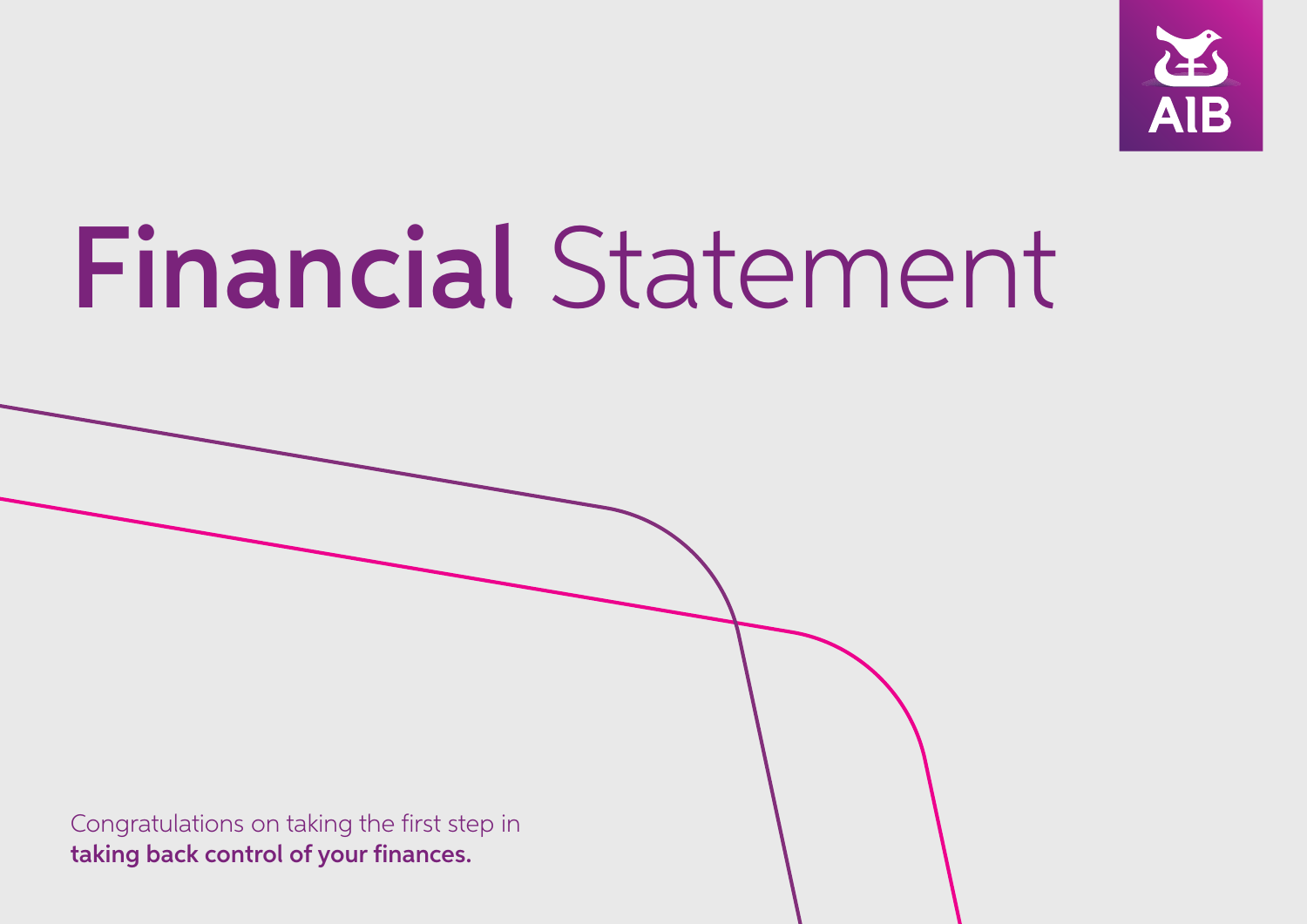# Welcome to the Financial Statement

The Financial Statement is for Personal, Business and Farm customers. An accurate statement helps us come to an arrangement with you around your financial difficulties, no matter how big or small. Completing this form is the first step in getting your finances back on track.

#### 一 When you have We will contact you If we cannot offer you We receive We will review the completed the financial your completed application and about your application an alternative repayment statement please contact you if there is and explain next steps arrangement we will inform financial statement leave it with your local and supporting anything missing you of the reasons for our branch or AIB contactdocumentation decision

## What **happens**

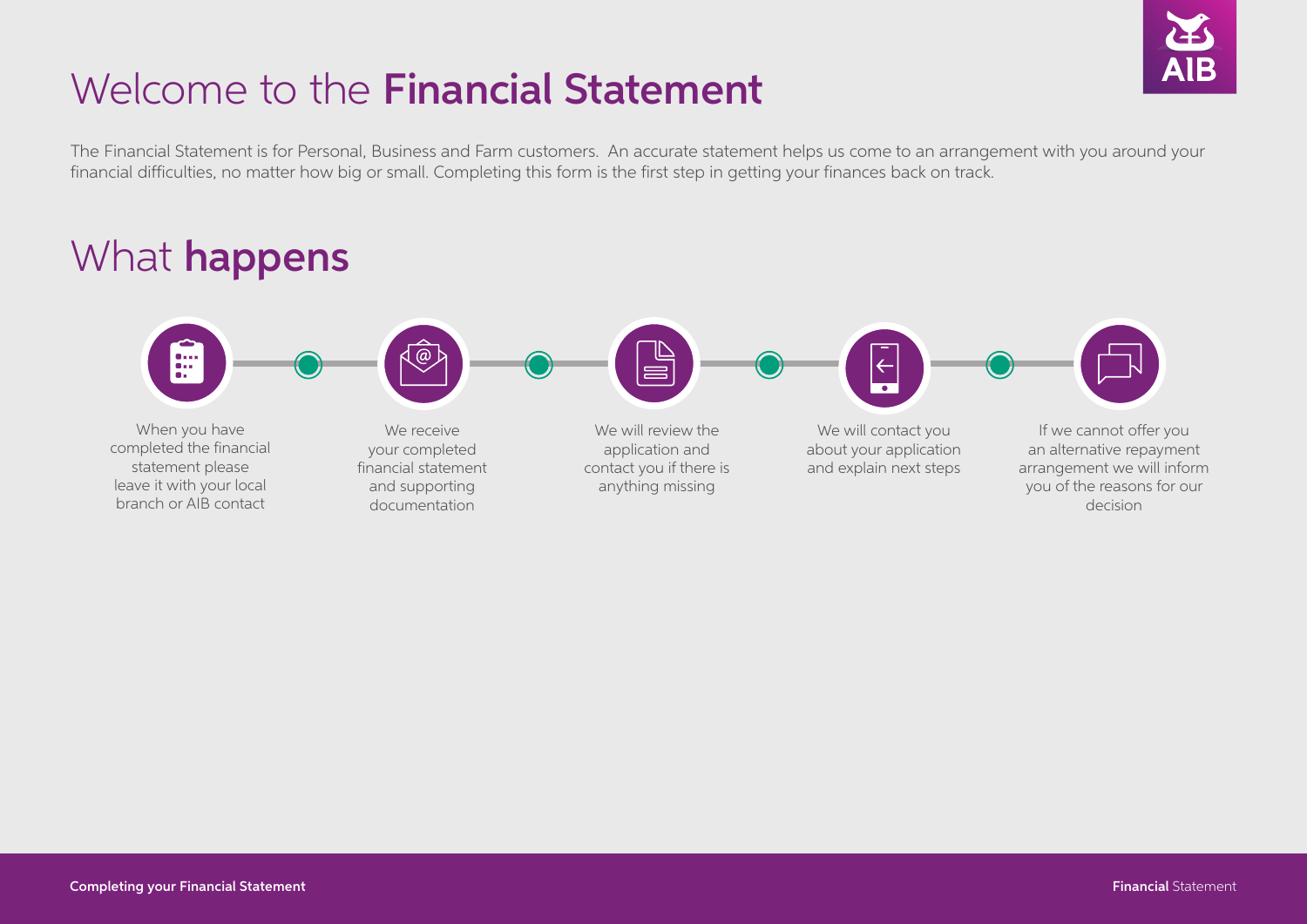

# How to fill out this statement

To make this form easier for you to fill in we have divided it into the clear sections outlined below. The financial statement seems quite long and complex, but most of our customers don't need to fill in every section. For example unless you own or rent a farm you can skip section E. There are also tips at the start of each section to help you know which parts to fill in. To make the form even easier, if you're a personal customer grab your last few bank statements and a calculator. If you're a business customer you'll need your tax position, accounts and a calculator.



Tell us about where you live and how you want to be contacted. Our business customers will also need to give us some basic information about what the business does and how many people work for you.



## **Section B -** Expenditure & Income (Pg 3-4)

This only needs to be filled in by our personal customers. It helps us find the best possible arrangement because we know how much you earn and what you spend your money on each month.



Section C - Property Assets (Pq 5-7) We need to know about all the properties you own. This includes where you live, any houses you own that you rent out, and any commercial properties you have.



Section D - Other Assets & Liabilities (Pg 8-9) To get an accurate view of your finances we need some more details about who else you owe money to, and what you own that isn't property.



Section E - Farm Details (Pq 10-13) If you own or rent a farm then please give us all the details in this section.

## **Section F - Your** Signature (Pg 15-16)

This section authorises us to use the information you give us. Unless this section is signed by all the borrowers we won't be able to process the statement.



## Section G - Checklist (Pq 17-18)

Please tick all the boxes to show us which supporting information you are giving us to help get you the best possible arrangement.

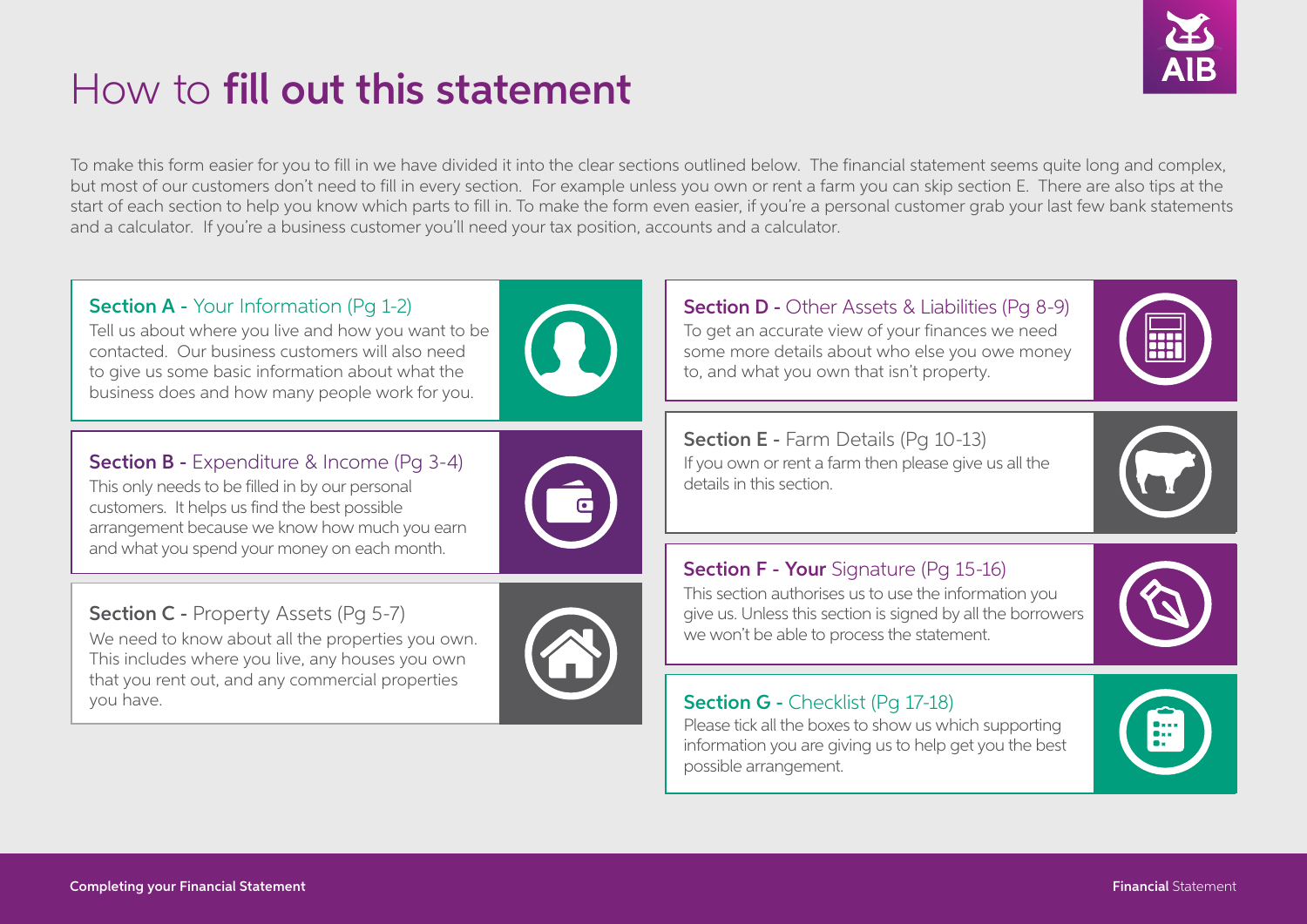

## Section A - Your Information

Tell us about where you live, and how you want to be contacted. If you are a personal customer then we need some additional information about you and who you live with. If you are a business customer we need some basic information about what you do and who works for you. You only need to fill in the parts that apply to you.

| Customer type                      |          |                 |             |
|------------------------------------|----------|-----------------|-------------|
| Select the one that applies to you | Personal | <b>Business</b> | Sole Trader |

| Purpose for completing this financial statement |  |  |  |  |  |  |
|-------------------------------------------------|--|--|--|--|--|--|
|                                                 |  |  |  |  |  |  |
|                                                 |  |  |  |  |  |  |
|                                                 |  |  |  |  |  |  |
|                                                 |  |  |  |  |  |  |
|                                                 |  |  |  |  |  |  |
|                                                 |  |  |  |  |  |  |
|                                                 |  |  |  |  |  |  |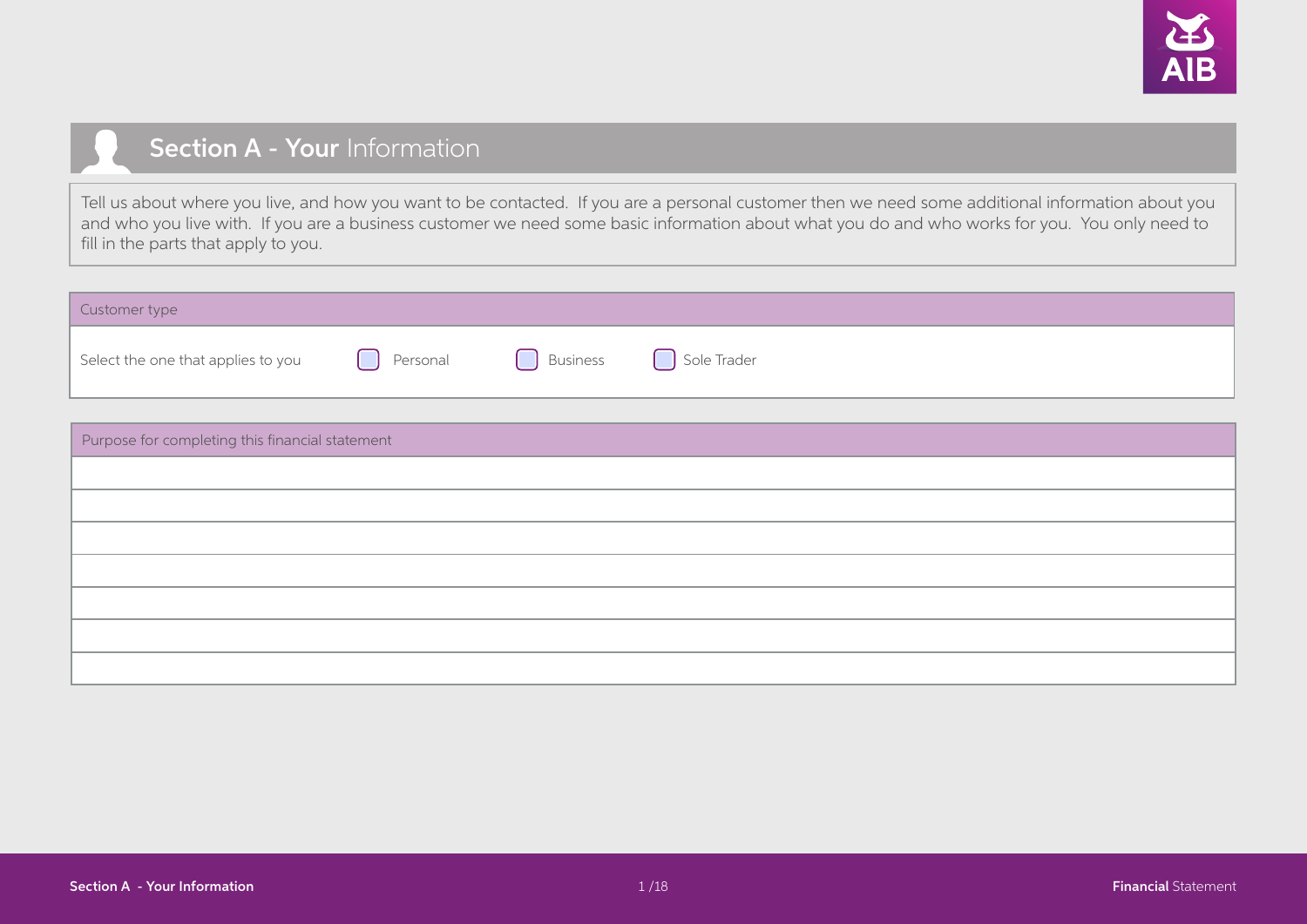

| General Information    |                          |  |
|------------------------|--------------------------|--|
| <b>Borrower Name</b>   |                          |  |
| Loan / Account number  |                          |  |
| Correspondence Address |                          |  |
| Eircode                |                          |  |
| Email address          | Preferred contact number |  |

| Personal Borrowers Only                                 | <b>Business Borrowers Only</b>     |  |  |  |  |
|---------------------------------------------------------|------------------------------------|--|--|--|--|
| <b>Marital Status</b>                                   | <b>Primary Business Activity</b>   |  |  |  |  |
| Number in Household                                     | Type of company (Legal             |  |  |  |  |
| No of Dependants / Age                                  | status)<br>Number of Employees     |  |  |  |  |
| <b>Current Employment Status</b>                        | <b>Contact Person and Position</b> |  |  |  |  |
| Occupation (if unemployed, provide previous occupation) | <b>TRN Number</b>                  |  |  |  |  |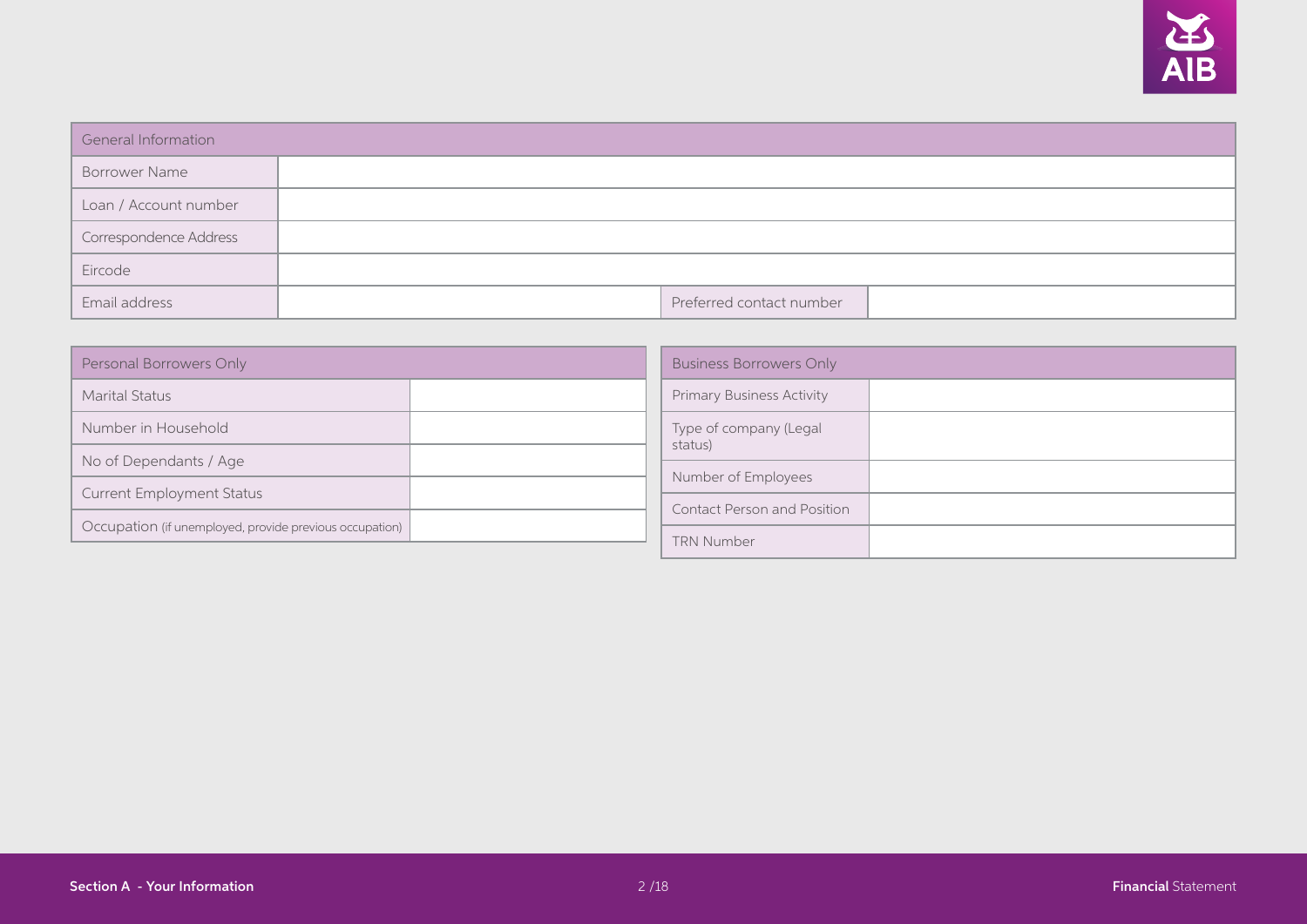

### Section B - Expenditure & Income  $\overline{\mathbf{C}}$

This only needs to be filled in by our personal customers. If you live in the same house, combine your expenditure and income. Remember to calculate the monthly value in the boxes you fill.

| Monthly Expenditure             |   |
|---------------------------------|---|
| Household                       | € |
| Rent / Mortgage payments        |   |
| Mortgage Protection Insurance   |   |
| Building / Contents Insurance   |   |
| Property Tax                    |   |
| Property Service Charge         |   |
| Home Improvements               |   |
| <b>Essentials</b>               |   |
| Food & Housekeeping             |   |
| Clothing / Footwear             |   |
| Utilities                       |   |
| Electricity / Heat / Fuel Usage |   |
| <b>TV Licence</b>               |   |
| Waste Charges                   |   |
| Telephone / Internet            |   |

| Monthly Expenditure (continued)           |       |  |  |  |  |  |  |
|-------------------------------------------|-------|--|--|--|--|--|--|
| Health                                    | $\in$ |  |  |  |  |  |  |
| Medical / Dental costs                    |       |  |  |  |  |  |  |
| Health Insurance                          |       |  |  |  |  |  |  |
| Family                                    |       |  |  |  |  |  |  |
| Care (Child & Elderly)                    |       |  |  |  |  |  |  |
| Weddings, Christmas, Birth-<br>days, etc. |       |  |  |  |  |  |  |
| <b>Educational Costs</b>                  |       |  |  |  |  |  |  |
| Life Insurance / Pension                  |       |  |  |  |  |  |  |
| Transport                                 |       |  |  |  |  |  |  |
| <b>Transport Costs</b>                    |       |  |  |  |  |  |  |
| Vehicle Costs (insurance/repairs)         |       |  |  |  |  |  |  |
| Entertainment                             |       |  |  |  |  |  |  |
| Holidays / Events                         |       |  |  |  |  |  |  |
| Club Membership                           |       |  |  |  |  |  |  |

| Monthly Expenditure (continued)     |   |  |  |  |  |  |
|-------------------------------------|---|--|--|--|--|--|
| Savings                             | € |  |  |  |  |  |
| Savings                             |   |  |  |  |  |  |
| Additional pension<br>contributions |   |  |  |  |  |  |
| Other (please specify)              |   |  |  |  |  |  |
|                                     |   |  |  |  |  |  |
|                                     |   |  |  |  |  |  |
|                                     |   |  |  |  |  |  |
| <b>Total Monthly</b><br>Expenditure |   |  |  |  |  |  |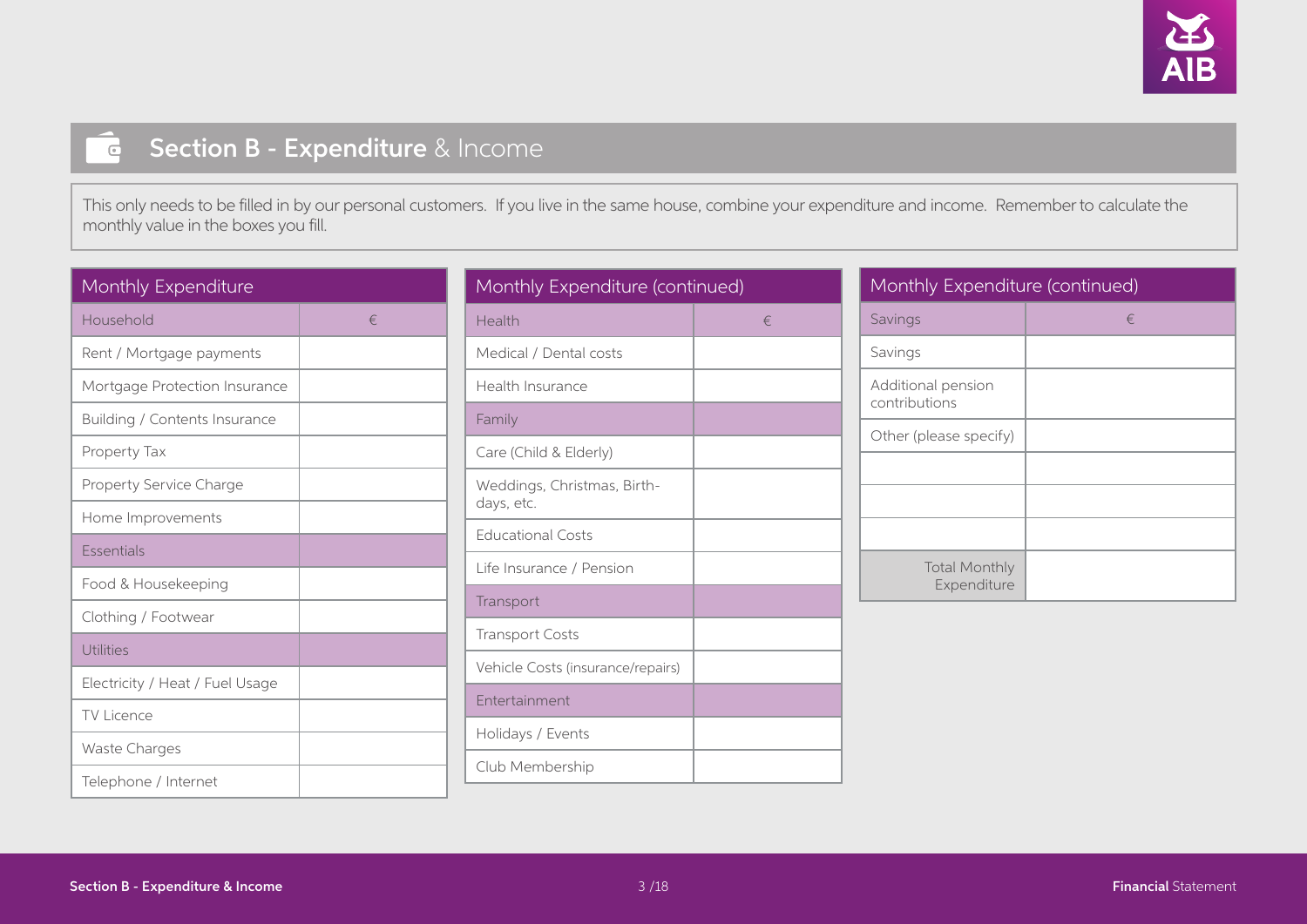

| Monthly Income                                                             |       |  |  |  |  |  |  |  |
|----------------------------------------------------------------------------|-------|--|--|--|--|--|--|--|
|                                                                            | $\in$ |  |  |  |  |  |  |  |
| Gross monthly salary *                                                     |       |  |  |  |  |  |  |  |
| Net monthly salary **                                                      |       |  |  |  |  |  |  |  |
| Other Income (e.g. Overtime /<br>Commission / etc.)                        |       |  |  |  |  |  |  |  |
|                                                                            |       |  |  |  |  |  |  |  |
|                                                                            |       |  |  |  |  |  |  |  |
|                                                                            |       |  |  |  |  |  |  |  |
| Social Welfare (e.g. Rent<br>supplement, Disability, Job<br>Seekers, etc.) |       |  |  |  |  |  |  |  |
|                                                                            |       |  |  |  |  |  |  |  |
|                                                                            |       |  |  |  |  |  |  |  |
|                                                                            |       |  |  |  |  |  |  |  |
| Child Benefit                                                              |       |  |  |  |  |  |  |  |
| Pensions                                                                   |       |  |  |  |  |  |  |  |
| Total Net Monthly Income                                                   |       |  |  |  |  |  |  |  |

\* i.e. before tax and other deductions

\*\* i.e. after tax and other deductions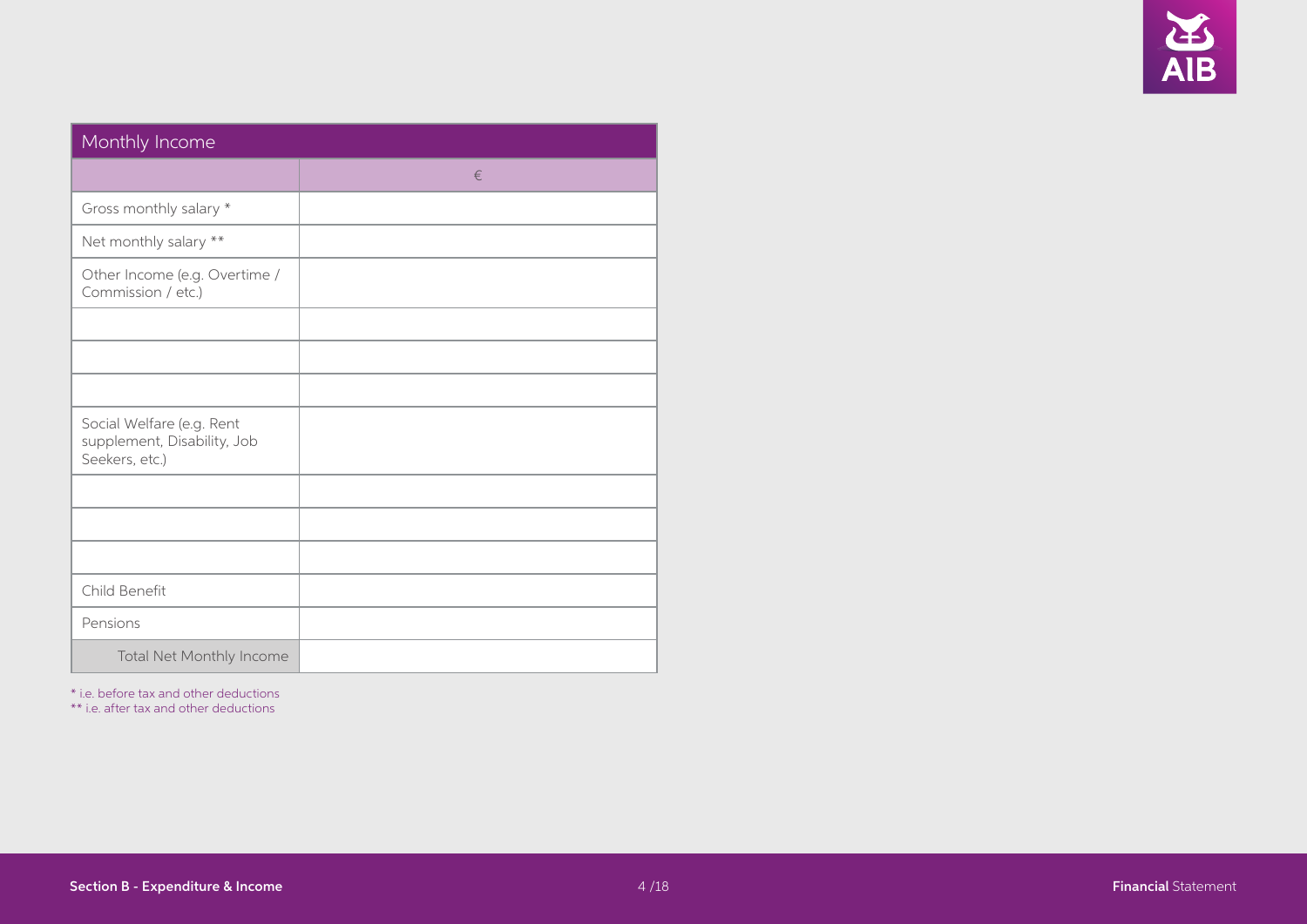

## 扁 **Section C - Property Assets**

We need to know about all the properties you own. This includes where you live, any houses you own that you rent out, and any commercial properties you have. You can tell us about your residential and commercial investment properties over the page. If you have additional properties that you cannot fit in this section please give details in 'Additional Information' on page 15.

| Where you live (Personal Borrowers only)    |                       |                               |                                 |                             |                                    |                         |                                |                                                               |  |  |
|---------------------------------------------|-----------------------|-------------------------------|---------------------------------|-----------------------------|------------------------------------|-------------------------|--------------------------------|---------------------------------------------------------------|--|--|
| Property Address & Eircode<br>(if relevant) | Joint / Sole<br>owned | Size<br>(sq. ft.,<br>acreage) | Estimated<br>value $(\epsilon)$ | Amount<br>Owed $(\epsilon)$ | Term<br>Remaining (No<br>of years) | Who is the<br>loan with | Monthly<br>payments<br>$(\in)$ | Monthly<br>income from<br>property<br>before tax $(\epsilon)$ |  |  |
|                                             |                       |                               |                                 |                             |                                    |                         |                                |                                                               |  |  |

| Any non-farm land you own                   |                       |                        |                               |                                 |                             |                                    |                         |                                |  |  |
|---------------------------------------------|-----------------------|------------------------|-------------------------------|---------------------------------|-----------------------------|------------------------------------|-------------------------|--------------------------------|--|--|
| Property Address & Eircode<br>(if relevant) | Joint / Sole<br>owned | Description of<br>land | Size<br>(sq. ft.,<br>acreage) | Estimated<br>value $(\epsilon)$ | Amount<br>Owed $(\epsilon)$ | Term<br>Remaining (No<br>of years) | Who is the<br>loan with | Monthly<br>payments<br>$(\in)$ |  |  |
|                                             |                       |                        |                               |                                 |                             |                                    |                         |                                |  |  |
|                                             |                       |                        |                               |                                 |                             |                                    |                         |                                |  |  |
| Subtotal                                    |                       |                        |                               |                                 |                             |                                    |                         |                                |  |  |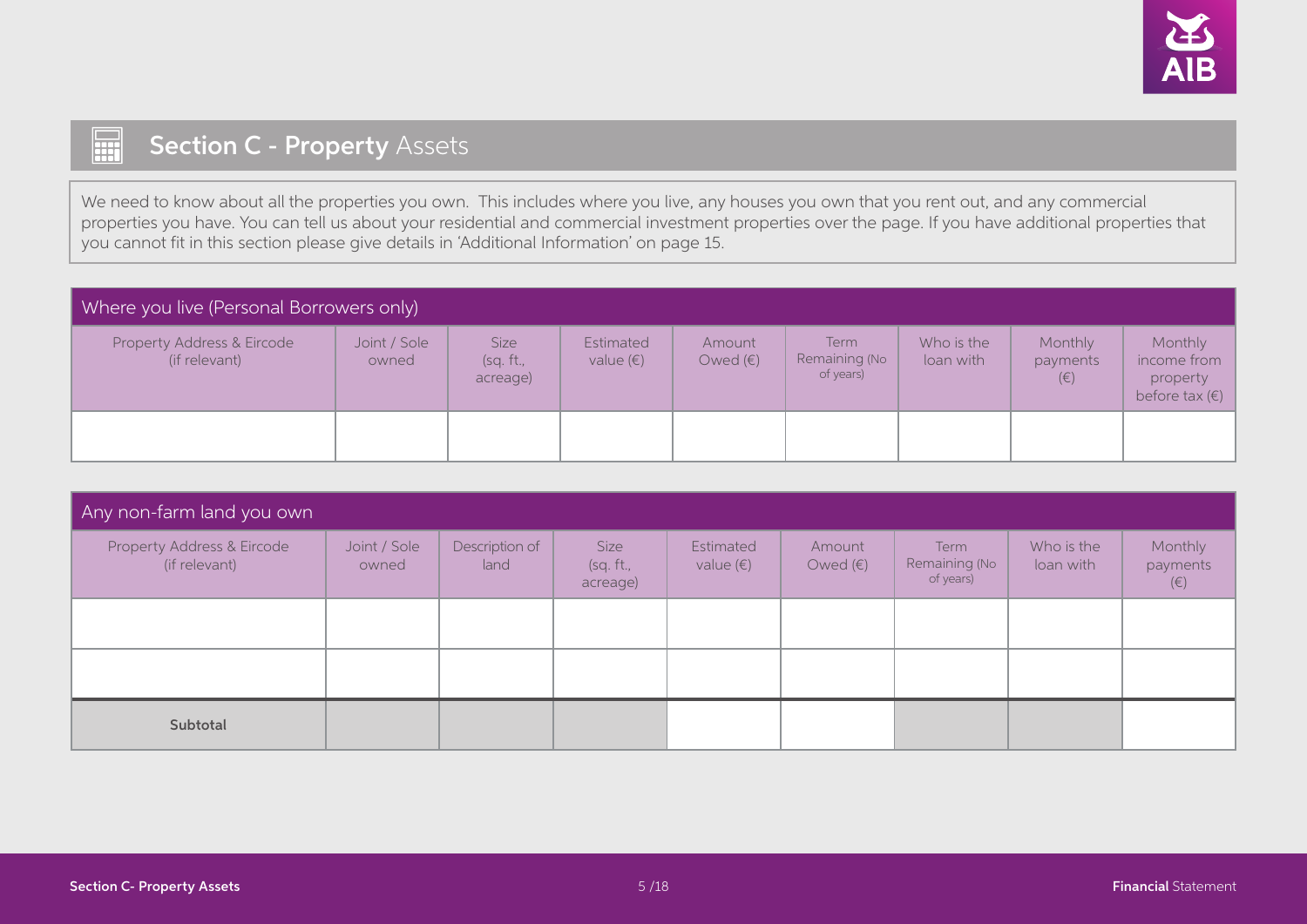

#### Other residential properties you own Property address & Eircode Joint / Sole owned Property type No. of Bedrooms No. of Car Parking Spaces Value of property (€) Is the property for sale? Y/N Annual Management Cost Insurance Maintenance Other 1 2 3

|               | Other residential properties you own (continued) |                                      |                             |                         |                              |                                  |                                                                       |                                                       |                                          |                                                                 |  |  |
|---------------|--------------------------------------------------|--------------------------------------|-----------------------------|-------------------------|------------------------------|----------------------------------|-----------------------------------------------------------------------|-------------------------------------------------------|------------------------------------------|-----------------------------------------------------------------|--|--|
|               | Monthly rent<br>per lease $(\epsilon)$           | Rent<br>Arrears<br>amount<br>$(\in)$ | Amount<br>Owed $(\epsilon)$ | Who is the<br>loan with | Term<br>remaining<br>(years) | Monthly<br>Payments $(\epsilon)$ | Repayment<br>arrangement?<br>Capital &<br>Interest /<br>Interest Only | Has current year<br>property tax been<br>paid? Y/N/NA | Tax<br>designated<br>property?<br>Y/N/NA | If tax designated,<br>how much relief<br>remaining $(\epsilon)$ |  |  |
|               |                                                  |                                      |                             |                         |                              |                                  |                                                                       |                                                       |                                          |                                                                 |  |  |
| $\mathcal{D}$ |                                                  |                                      |                             |                         |                              |                                  |                                                                       |                                                       |                                          |                                                                 |  |  |
| 3             |                                                  |                                      |                             |                         |                              |                                  |                                                                       |                                                       |                                          |                                                                 |  |  |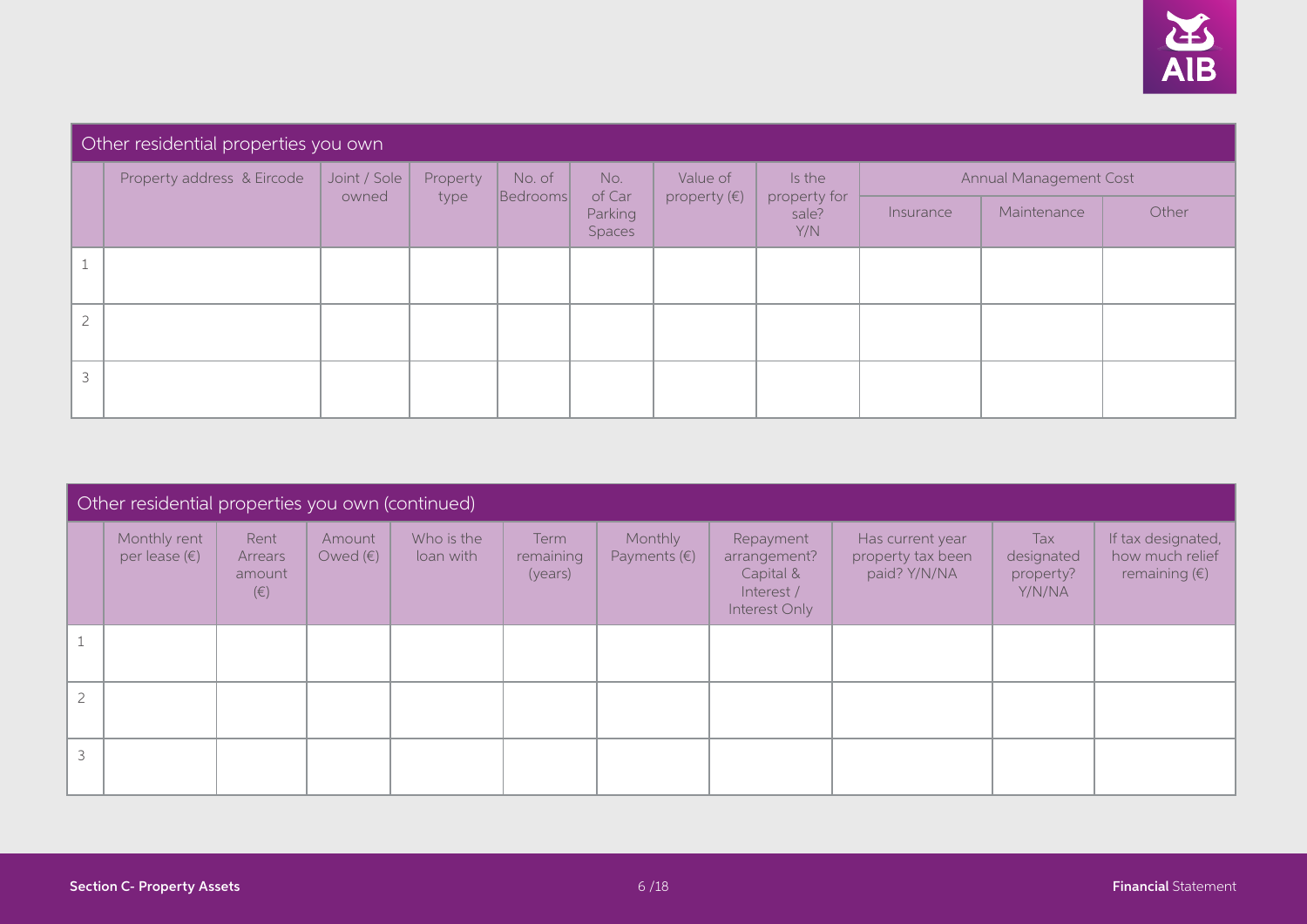

| Commercial properties you own           |                       |               |                           |                 |                           |                                   |                             |                         |                                |                                 |  |
|-----------------------------------------|-----------------------|---------------|---------------------------|-----------------|---------------------------|-----------------------------------|-----------------------------|-------------------------|--------------------------------|---------------------------------|--|
| Property address / Unit<br>No & Eircode | Joint / Sole<br>owned | Property type | Size (sq.ft.,<br>acreage) | No. of<br>units | No. of<br>vacant<br>units | Value of<br>property $(\epsilon)$ | Amount<br>Owed $(\epsilon)$ | Who is the<br>loan with | Monthly<br>Payments<br>$(\in)$ | Is property<br>for sale?<br>Y/N |  |
|                                         |                       |               |                           |                 |                           |                                   |                             |                         |                                |                                 |  |
|                                         |                       |               |                           |                 |                           |                                   |                             |                         |                                |                                 |  |
|                                         |                       |               |                           |                 |                           |                                   |                             |                         |                                |                                 |  |

|                          | Commercial properties you own (continued) |                          |                                        |                                |                     |                      |              |              |             |
|--------------------------|-------------------------------------------|--------------------------|----------------------------------------|--------------------------------|---------------------|----------------------|--------------|--------------|-------------|
|                          | Tenant                                    | Term of<br>lease (years) | Monthly rent<br>per lease $(\epsilon)$ | Arrears<br>amount $(\epsilon)$ | Rental<br>frequency | Commencement<br>date | Review dates | Break option | Concessions |
|                          |                                           |                          |                                        |                                |                     |                      |              |              |             |
| $\sim$                   |                                           |                          |                                        |                                |                     |                      |              |              |             |
| $\overline{\phantom{0}}$ |                                           |                          |                                        |                                |                     |                      |              |              |             |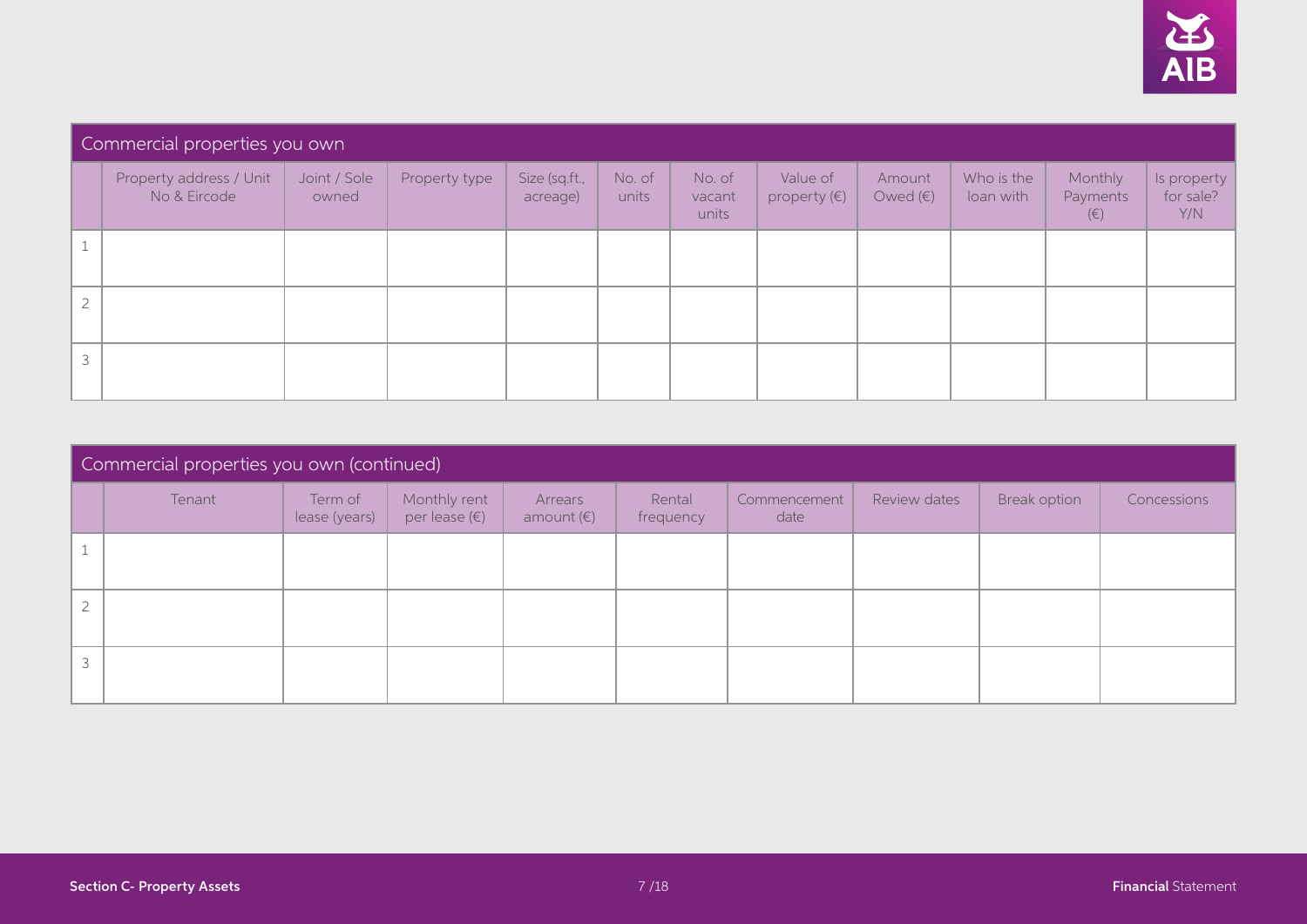

## **THE** Section D - Other Assets & Liabilities

To get a more accurate view of your finances we need some details about who else you owe money to, and what you own that isn't property. If you are completing this form for your business then enter details of the business assets and liabilities. If not, enter your own assets and liabilities.

| Other Borrowings / Liabilities (Other debts, financial commitments etc) |         |                      |                       |                                     |                                  |                                    |                                          |                                         |
|-------------------------------------------------------------------------|---------|----------------------|-----------------------|-------------------------------------|----------------------------------|------------------------------------|------------------------------------------|-----------------------------------------|
| Description of liability /<br>borrowing                                 | Purpose | Lender /<br>Creditor | Joint / Sole<br>Owned | Outstanding<br>Balance $(\epsilon)$ | Monthly<br>Payments $(\epsilon)$ | Term<br>remaining<br>(No of years) | Arrears<br>Amount $(\epsilon)$ if<br>any | Repayment<br>agreement<br>(Y / N / N/A) |
| <b>Bank Loans</b>                                                       |         |                      |                       |                                     |                                  |                                    |                                          |                                         |
| Overdrafts                                                              |         |                      |                       |                                     |                                  |                                    |                                          |                                         |
| Credit Cards                                                            |         |                      |                       |                                     |                                  |                                    |                                          |                                         |
| Credit Union                                                            |         |                      |                       |                                     |                                  |                                    |                                          |                                         |
| Director loans                                                          |         |                      |                       |                                     |                                  |                                    |                                          |                                         |
| Other Borrowings / Liabilities                                          |         |                      |                       |                                     |                                  |                                    |                                          |                                         |
|                                                                         |         |                      |                       |                                     |                                  |                                    |                                          |                                         |
|                                                                         |         |                      |                       |                                     |                                  |                                    |                                          |                                         |
|                                                                         |         |                      |                       |                                     |                                  |                                    |                                          |                                         |
| Subtotal                                                                |         |                      |                       |                                     |                                  |                                    |                                          |                                         |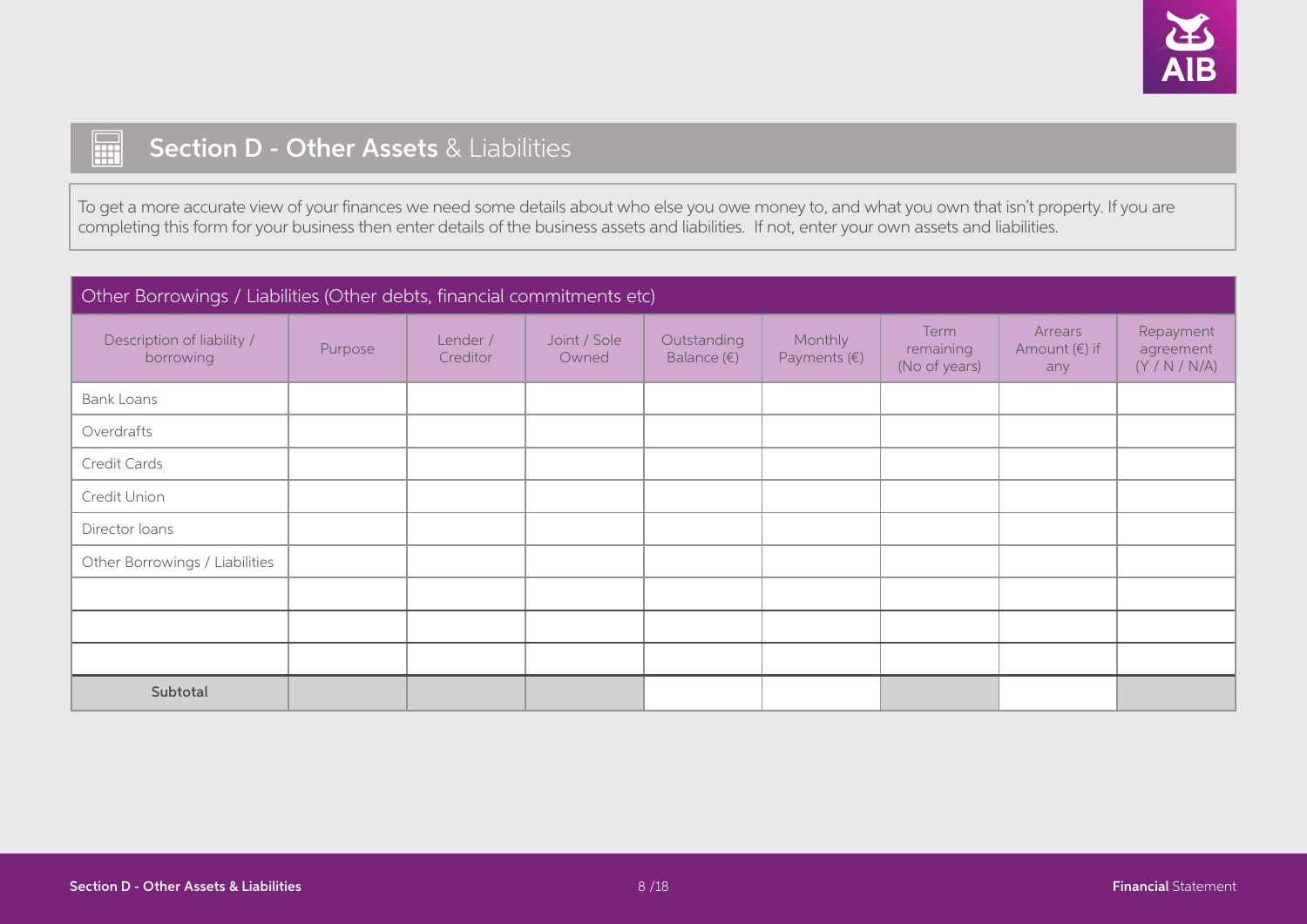

| Non Property Assets                          |                    |                                      |                             |  |  |
|----------------------------------------------|--------------------|--------------------------------------|-----------------------------|--|--|
| Description                                  | Joint / Sole owned | Current estimated value $(\epsilon)$ | Monthly Income $(\epsilon)$ |  |  |
| Savings / Deposits / Current accounts / Cash |                    |                                      |                             |  |  |
| Motor Vehicles                               |                    |                                      |                             |  |  |
| Investments / Shares                         |                    |                                      |                             |  |  |
| Pensions                                     |                    |                                      |                             |  |  |
| Subtotal                                     |                    |                                      |                             |  |  |

Other assets (e.g. stock, machinery (non-farm machinery), artwork, jewellery etc.)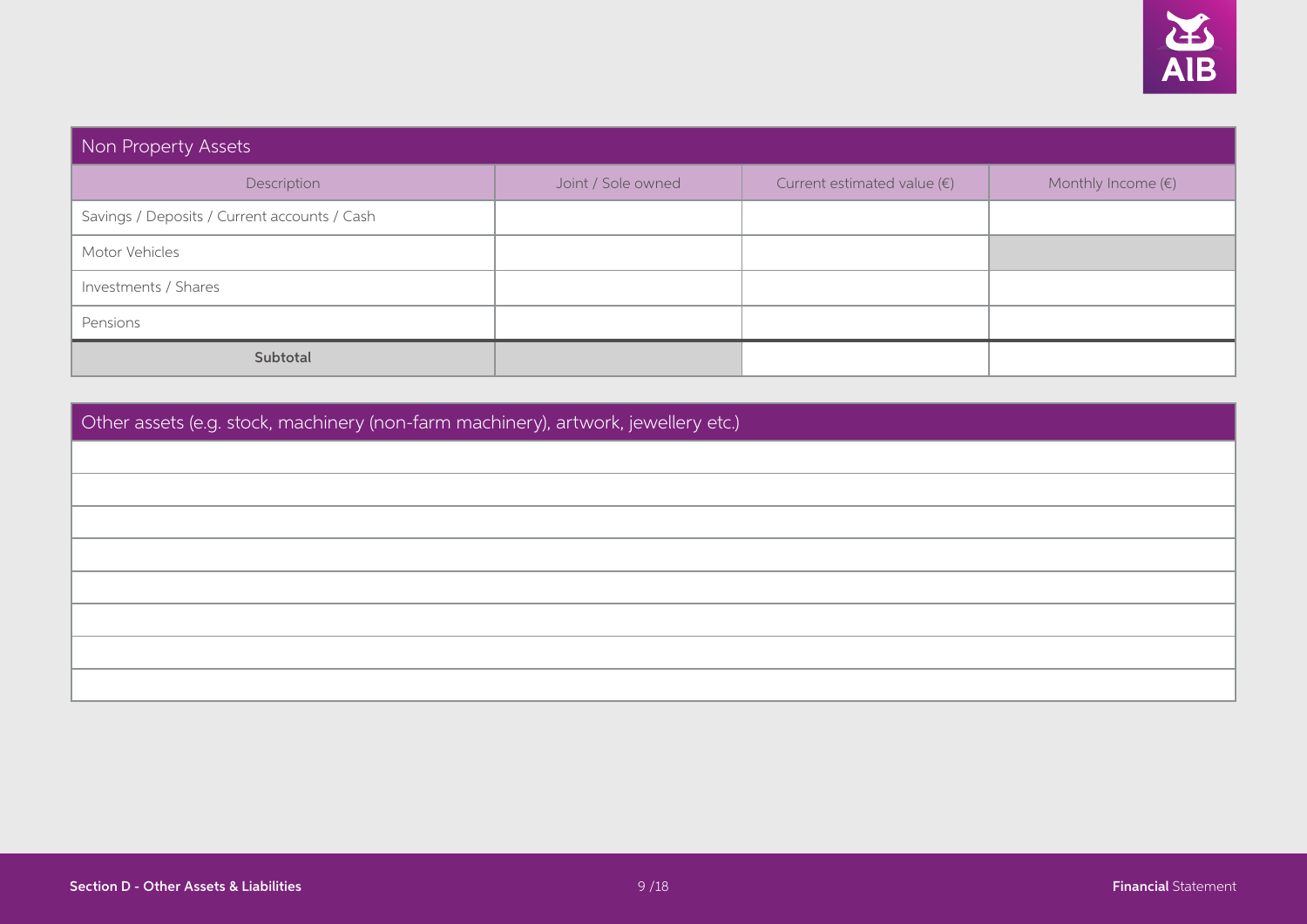

## **Section E - Farm Details**

If you own or rent a farm then please give us all the details in this section.

Farm Details - Please provide a brief description of your farming system (e.g. Dairy, Beef, Sheep, Pig, Tillage enterprises)

Owned Land Details Land Owned Folio Townland Townland Acres Quality (Excellent, Good, Average, Poor) Market Value (€) Lot 1 Lot 2 Lot 3 Total Value €

| Details of Rented Land |          |       |                        |                                     |  |  |
|------------------------|----------|-------|------------------------|-------------------------------------|--|--|
| Specify lease or rent  | Townland | Acres | Term                   | Annual Rental per Acre $(\epsilon)$ |  |  |
| Lot 1 Lease/Rent       |          |       |                        |                                     |  |  |
| Lot 2 Lease/Rent       |          |       |                        |                                     |  |  |
| Lot 3 Lease/Rent       |          |       |                        |                                     |  |  |
|                        |          |       | Total Value $\epsilon$ |                                     |  |  |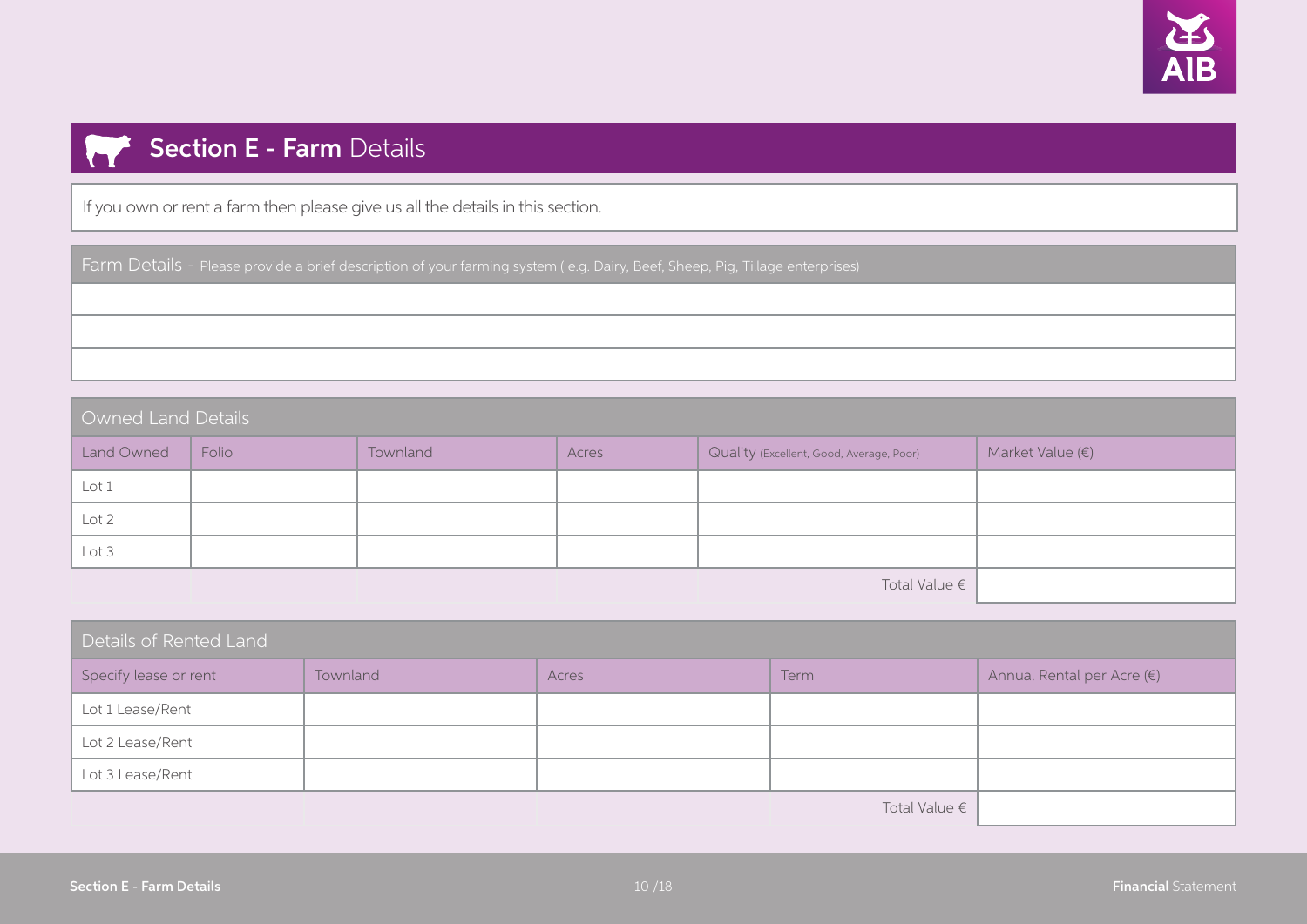| Details of Farm Buildings |                    |                            |  |  |  |
|---------------------------|--------------------|----------------------------|--|--|--|
| Description               | Livestock Capacity | Location (i.e. Lot 1 etc.) |  |  |  |
|                           |                    |                            |  |  |  |
|                           |                    |                            |  |  |  |
|                           |                    |                            |  |  |  |
|                           |                    |                            |  |  |  |
|                           |                    |                            |  |  |  |
|                           |                    |                            |  |  |  |
|                           |                    |                            |  |  |  |
|                           |                    |                            |  |  |  |

| Capital Expenditure in Past Two Years               |                        |                         |
|-----------------------------------------------------|------------------------|-------------------------|
| Provide details of development, cost and how funded |                        | Total Cost $(\epsilon)$ |
|                                                     |                        |                         |
|                                                     |                        |                         |
|                                                     |                        |                         |
|                                                     |                        |                         |
|                                                     |                        |                         |
|                                                     |                        |                         |
| For example machinery / land purchase, roadways,    | Total Value $\epsilon$ |                         |

| Farm Machinery Details: (Please list main machinery)                 |                        |                                  |  |  |  |  |
|----------------------------------------------------------------------|------------------------|----------------------------------|--|--|--|--|
| Description                                                          | Age (years)            | Approx market value $(\epsilon)$ |  |  |  |  |
|                                                                      |                        |                                  |  |  |  |  |
|                                                                      |                        |                                  |  |  |  |  |
|                                                                      |                        |                                  |  |  |  |  |
|                                                                      |                        |                                  |  |  |  |  |
|                                                                      |                        |                                  |  |  |  |  |
|                                                                      |                        |                                  |  |  |  |  |
|                                                                      |                        |                                  |  |  |  |  |
| Machinery leasing schedule may be<br>sought where more than 5 leases | Total Value $\epsilon$ |                                  |  |  |  |  |

| Dairy Details: (if applicable)              |  |      |  |  |  |
|---------------------------------------------|--|------|--|--|--|
| Co-op Supplied                              |  |      |  |  |  |
| Milk Supplied (Litres)                      |  | Year |  |  |  |
| Annual Average Protein Content (%)          |  |      |  |  |  |
| Annual Average Butterfat Content<br>$(\% )$ |  |      |  |  |  |
| Number of Cows Milked                       |  |      |  |  |  |
| Milk Production Platform (Acres)            |  |      |  |  |  |

reseeding and fencing

Total Value €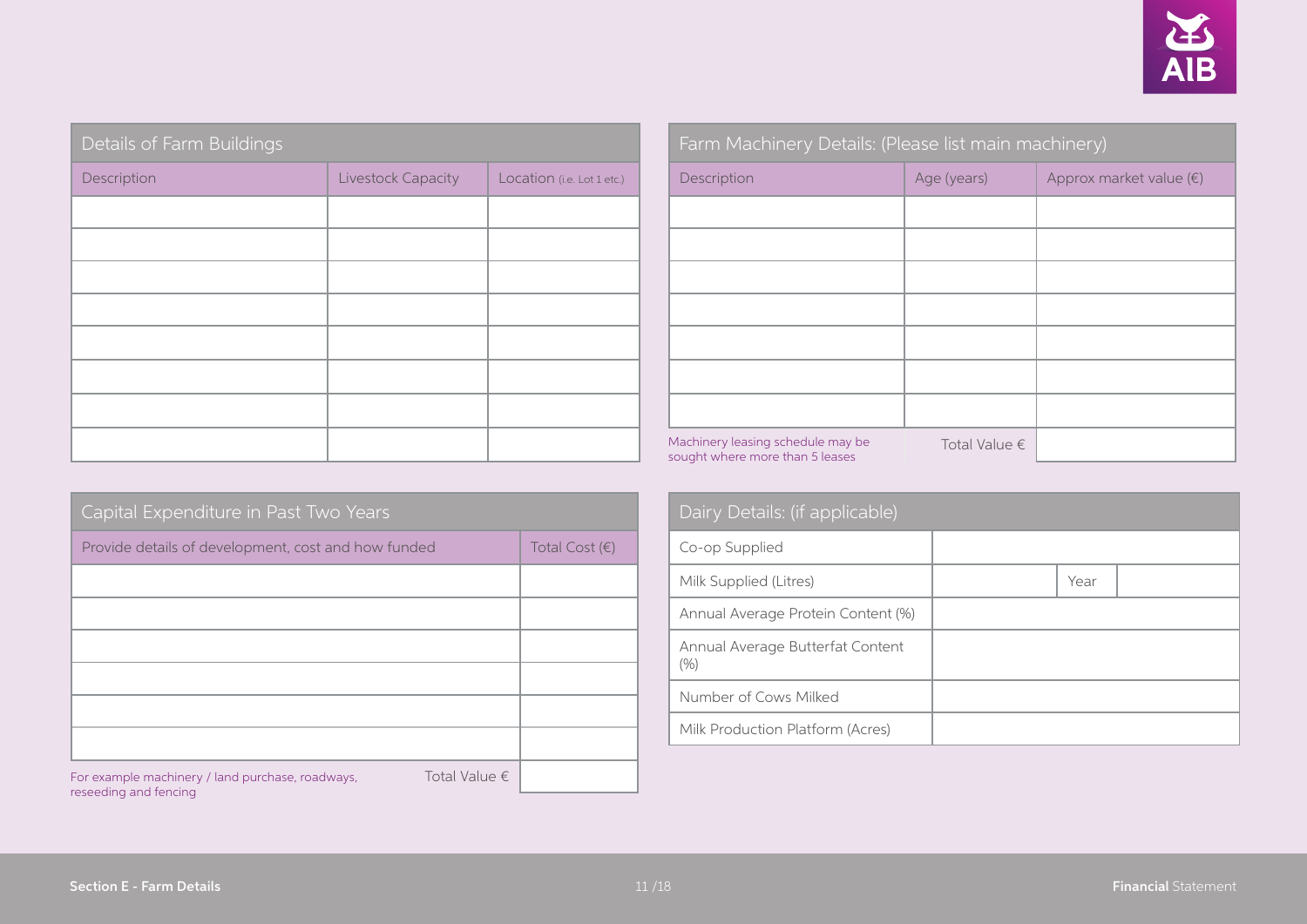

|       | Livestock            |  |                                       |                    |  |  |
|-------|----------------------|--|---------------------------------------|--------------------|--|--|
|       | Livestock Category   |  | Market value per<br>unit $(\epsilon)$ | Total $(\epsilon)$ |  |  |
| Dairy | Cows                 |  |                                       |                    |  |  |
|       | In-Calf Heifers      |  |                                       |                    |  |  |
|       | Calves 0-6 mths      |  |                                       |                    |  |  |
|       | <b>Bulls</b>         |  |                                       |                    |  |  |
| Beef  | Suckler Cows         |  |                                       |                    |  |  |
|       | In-Calf Heifers      |  |                                       |                    |  |  |
|       | <b>Bulls</b>         |  |                                       |                    |  |  |
|       | Over 2 years         |  |                                       |                    |  |  |
|       | 1-2 years            |  |                                       |                    |  |  |
|       | Less than 1 year     |  |                                       |                    |  |  |
| Sheep | <b>Breeding Ewes</b> |  |                                       |                    |  |  |
|       | Lambs                |  |                                       |                    |  |  |
|       | Rams                 |  |                                       |                    |  |  |
|       | Other Sheep          |  |                                       |                    |  |  |
| Pigs  | Sows & Gilts         |  |                                       |                    |  |  |
|       | <b>Boars</b>         |  |                                       |                    |  |  |
|       | Fatteners            |  |                                       |                    |  |  |
|       | Bonhams              |  |                                       |                    |  |  |
|       |                      |  | Total Value €                         |                    |  |  |

| Financial Commitments / Payment Arrangements                                  |                        |  |  |  |  |
|-------------------------------------------------------------------------------|------------------------|--|--|--|--|
| Details                                                                       |                        |  |  |  |  |
|                                                                               |                        |  |  |  |  |
|                                                                               |                        |  |  |  |  |
|                                                                               |                        |  |  |  |  |
|                                                                               |                        |  |  |  |  |
|                                                                               |                        |  |  |  |  |
| e.g. Merchant Credit, Co-Op Debt, Forward Contracts,<br>Bank Guarantees, etc. | Total Value $\epsilon$ |  |  |  |  |

| Crops     |       |                                        |                                           |
|-----------|-------|----------------------------------------|-------------------------------------------|
| Crop Type | Acres | <b>Expected Yield</b><br>(tonnes/acre) | <b>Total Market</b><br>Value $(\epsilon)$ |
|           |       |                                        |                                           |
|           |       |                                        |                                           |
|           |       |                                        |                                           |
|           |       |                                        |                                           |
|           |       |                                        |                                           |
|           |       |                                        |                                           |
|           |       | Total Value $\epsilon$                 |                                           |

×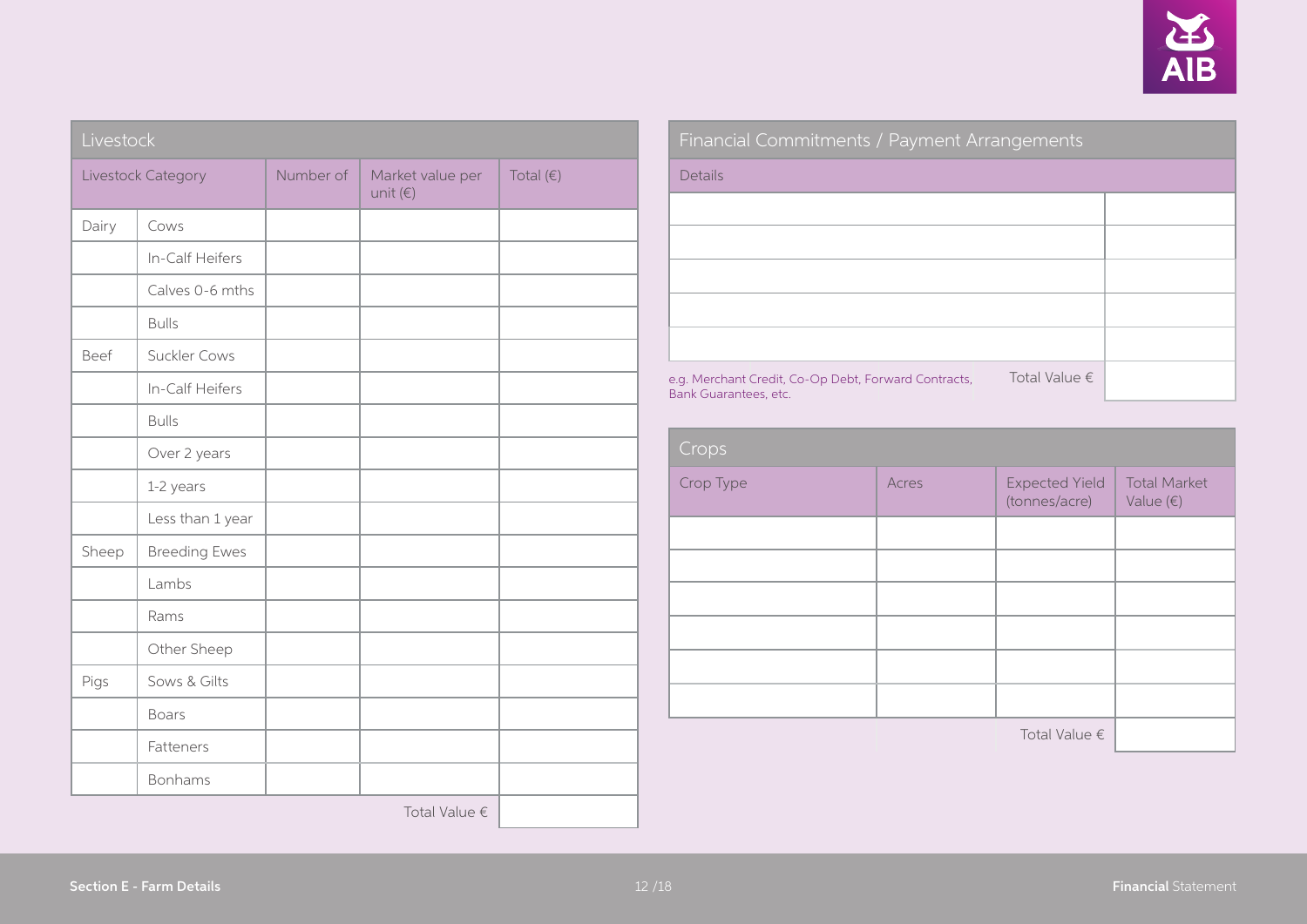

| Farm Produce in Stock |           |                                       |                    |  |  |  |
|-----------------------|-----------|---------------------------------------|--------------------|--|--|--|
|                       | Number of | Market value per<br>unit $(\epsilon)$ | Value $(\epsilon)$ |  |  |  |
| Silage (Tonnes)       |           |                                       |                    |  |  |  |
| Silage (Bales)        |           |                                       |                    |  |  |  |
| Hay (Bales)           |           |                                       |                    |  |  |  |
| Straw (Bales)         |           |                                       |                    |  |  |  |
| Grain (Tonnes)        |           |                                       |                    |  |  |  |
| Other (specify)       |           |                                       |                    |  |  |  |
|                       |           |                                       |                    |  |  |  |
| Other (specify)       |           |                                       |                    |  |  |  |
|                       |           |                                       |                    |  |  |  |
|                       |           | Total Value $\epsilon$                |                    |  |  |  |

| <b>Direct Payment Details</b>                          |                   |                  |  |  |  |
|--------------------------------------------------------|-------------------|------------------|--|--|--|
| <b>Basic Payment Scheme</b><br>(including greening)    | Year              |                  |  |  |  |
| Amount $\epsilon$                                      |                   |                  |  |  |  |
| Green, Low-Carbon, Agri-En-<br>vironment Scheme (GLAS) | Year of<br>Expiry |                  |  |  |  |
| Agri-Environmental Options<br>Scheme (AEOS)            | Year of<br>Expiry |                  |  |  |  |
| Forestry Premia                                        | Year of<br>Expiry |                  |  |  |  |
| Disadvantaged Area Payment                             |                   |                  |  |  |  |
| Other                                                  | Specify           |                  |  |  |  |
|                                                        |                   | Total $\epsilon$ |  |  |  |

| Labour                                   |  |  |  |  |  |
|------------------------------------------|--|--|--|--|--|
| Number of Employees                      |  |  |  |  |  |
| Casual (Amount per annum $\epsilon$ )    |  |  |  |  |  |
| Permanent (Amount per annum $\epsilon$ ) |  |  |  |  |  |
| Total $\in$                              |  |  |  |  |  |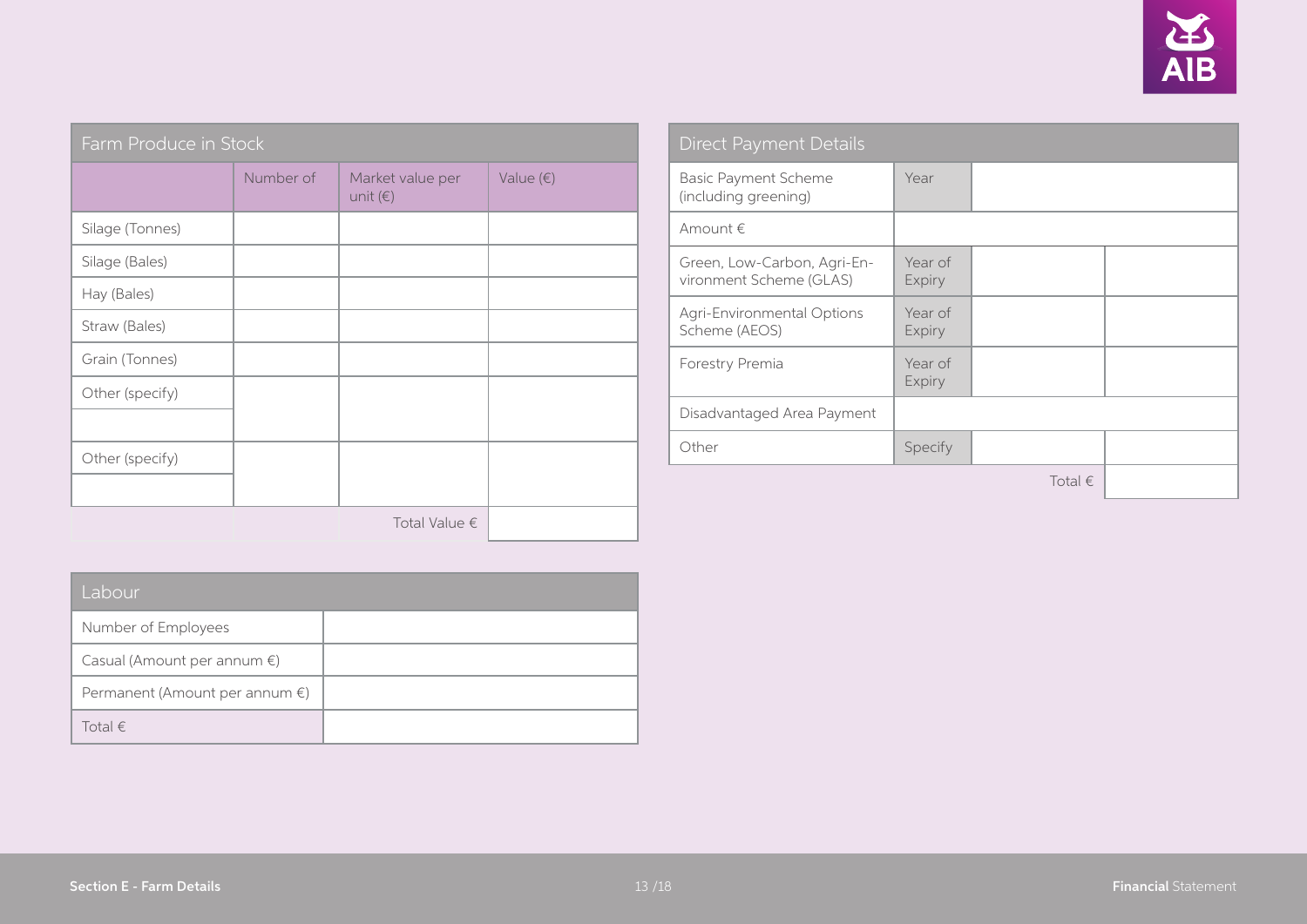

| Additional Information |  |
|------------------------|--|
|                        |  |
|                        |  |
|                        |  |
|                        |  |
|                        |  |
|                        |  |
|                        |  |
|                        |  |
|                        |  |
|                        |  |
|                        |  |
|                        |  |
|                        |  |
|                        |  |
|                        |  |
|                        |  |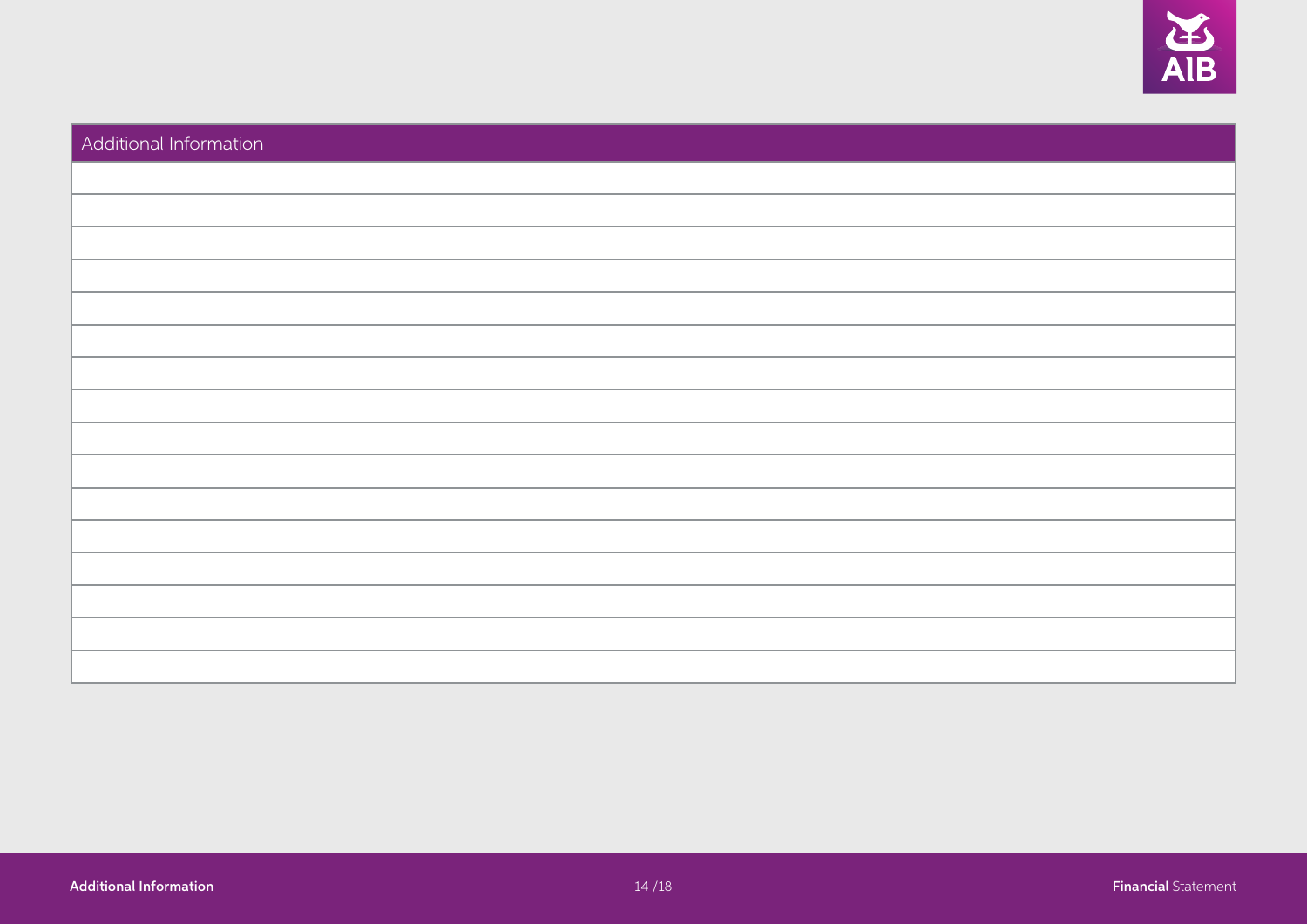# Financial Statement



## **Section F - Your Signature**

#### Data Protection

For information in relation to how we collect information about you, how we use it and how you can interact with us about it, see our data protection notice in branches and online. It may change from time to time.

AIB will use the information you will give us to search and to share information with credit reference agencies and/or credit registers, such as the Central Credit Register and Irish Credit Bureau, to help with applications for credit and for ongoing credit review. The credit reference agencies/registers will hold this information on a database and it may be accessed by other financial institutions.

I declare that the information I have provided represents my/our financial situation, and commit to informing my lender if my situation changes.



By checking this box you confirm to understand the above information.

Where I/we have provided information which comes under the definition of special categories of personal data (information regarding Race, Ethnic Origin, Political Opinion, Religious or Philosophical beliefs, Trade Union Membership, Biometric or Genetic Data, Health, Sex Life or Sexual Orientation) and/or information relating to criminal convictions/ offences, I/we consent to its storage and use in relation to the mortgage(s) under consideration. I/we understand that the information will only be used for this purpose.

I/we may withdraw this consent at any time.



By checking this box you confirm to understand the above information.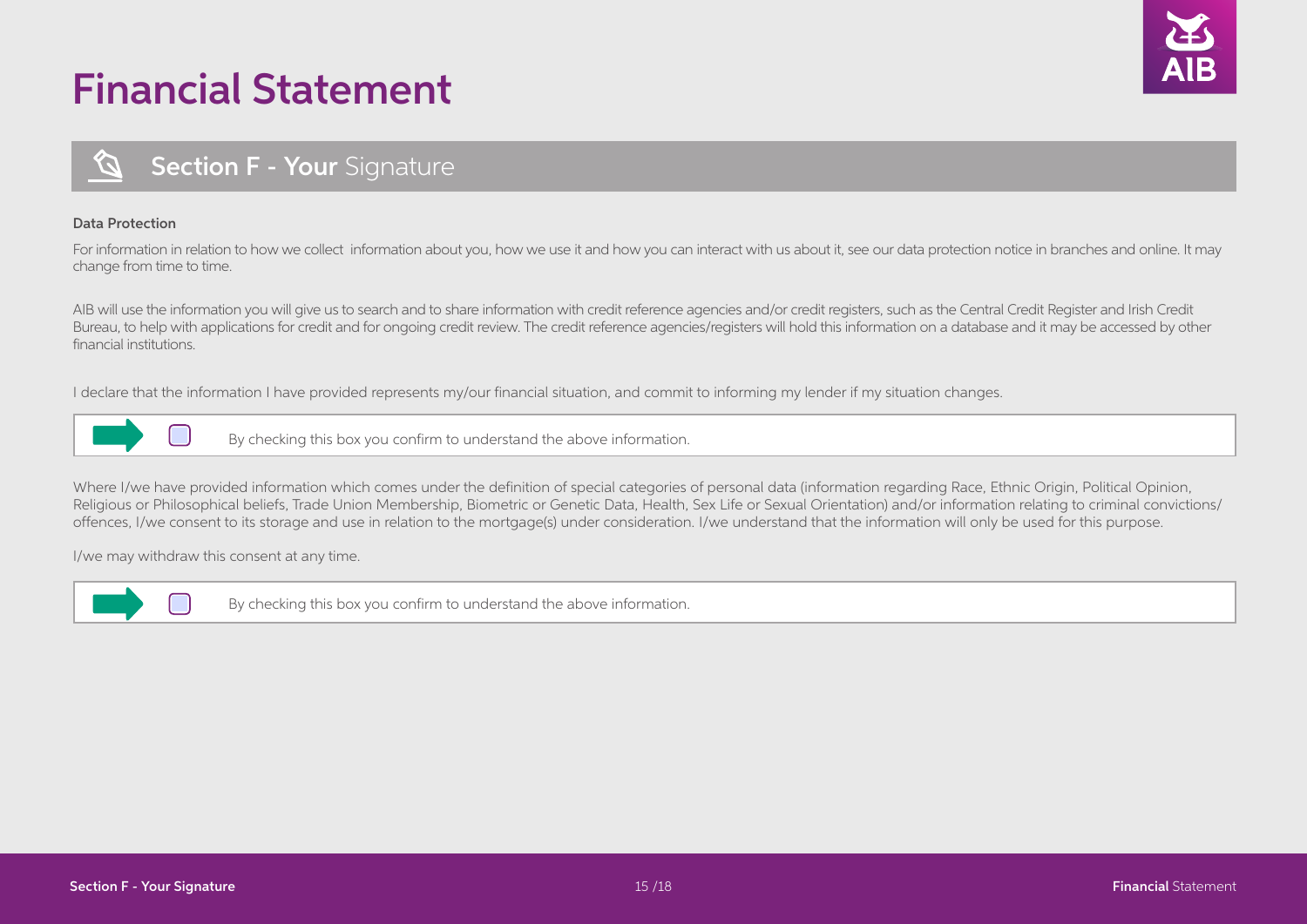

# Financial Statement

## Declaration

## Personal Borrowers

I/We hereby confirm that the information which I/We will provide above is true and correct.

## Business Borrowers

I/We hereby confirm that the information which I/We will provide above is true and correct.

We will use the information you have given us to search and to share information with credit reference agencies, such as the Irish Credit Bureau, to help with applications for credit and ongoing credit review. The credit reference agencies will hold this information on a database and it may be accessed by other financial institutions.

Signature of Borrower/s/authorised representative/s of the Business

| Signed: Borrower 1 |                              |
|--------------------|------------------------------|
|                    | Month<br>Year<br>Day<br>Date |
| Signed: Borrower 2 |                              |
|                    | Month<br>Year<br>Day<br>Date |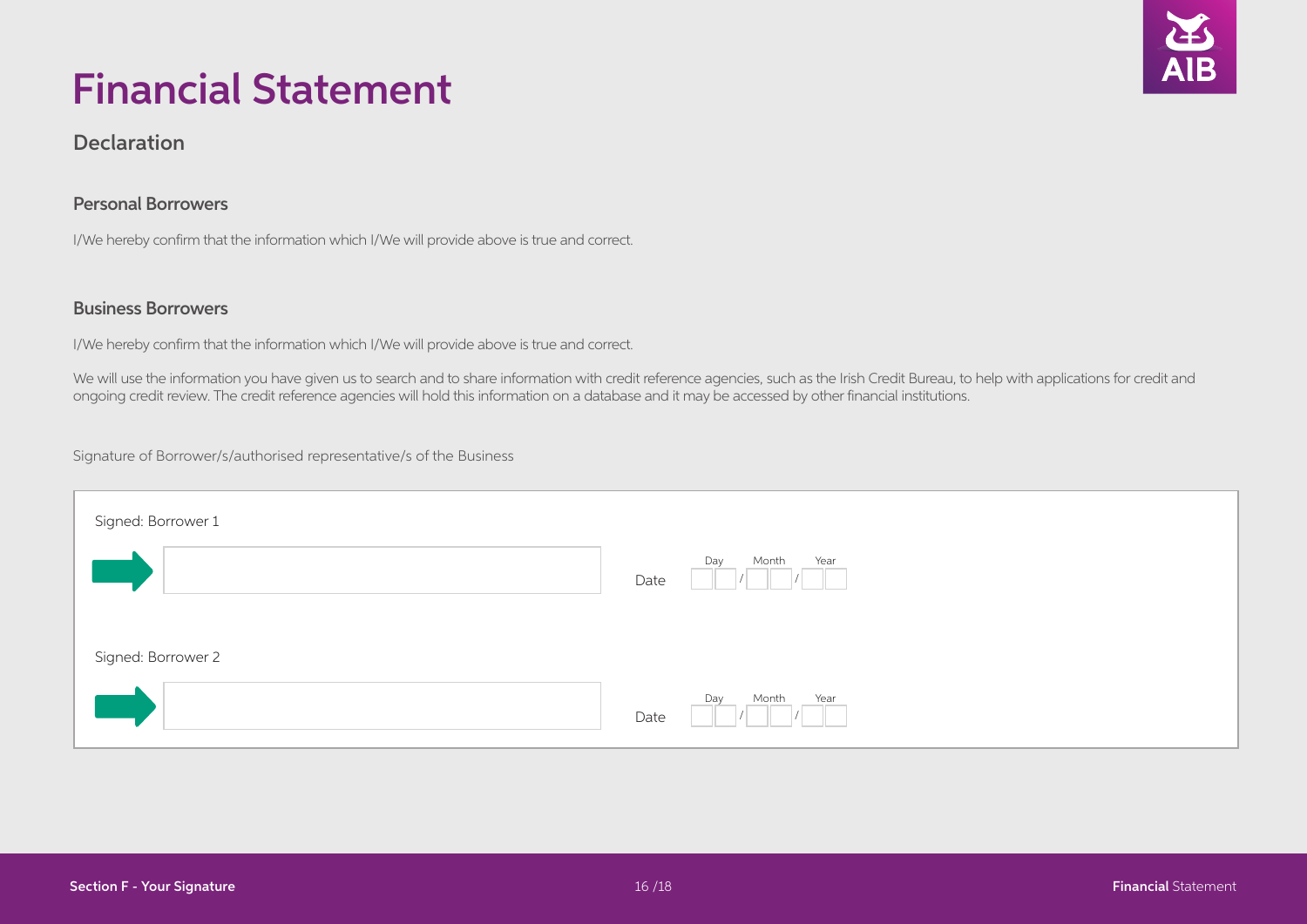

# **Supporting Documentation Required**

Congratulations on completing your Financial Statement. So we can send your decision quickly, we need all of the supporting documentation with this form. We have provided a helpful checklist in order to make sure we have this information; tick all of the options that apply and enclose evidence where applicable with your completed form.

## 1. Employment Status

## 2. Bank Statements

If you have a current account with AIB select this option, and you don't have to send us any bank statements. If your current account is with another bank, enclose bank statements.\*

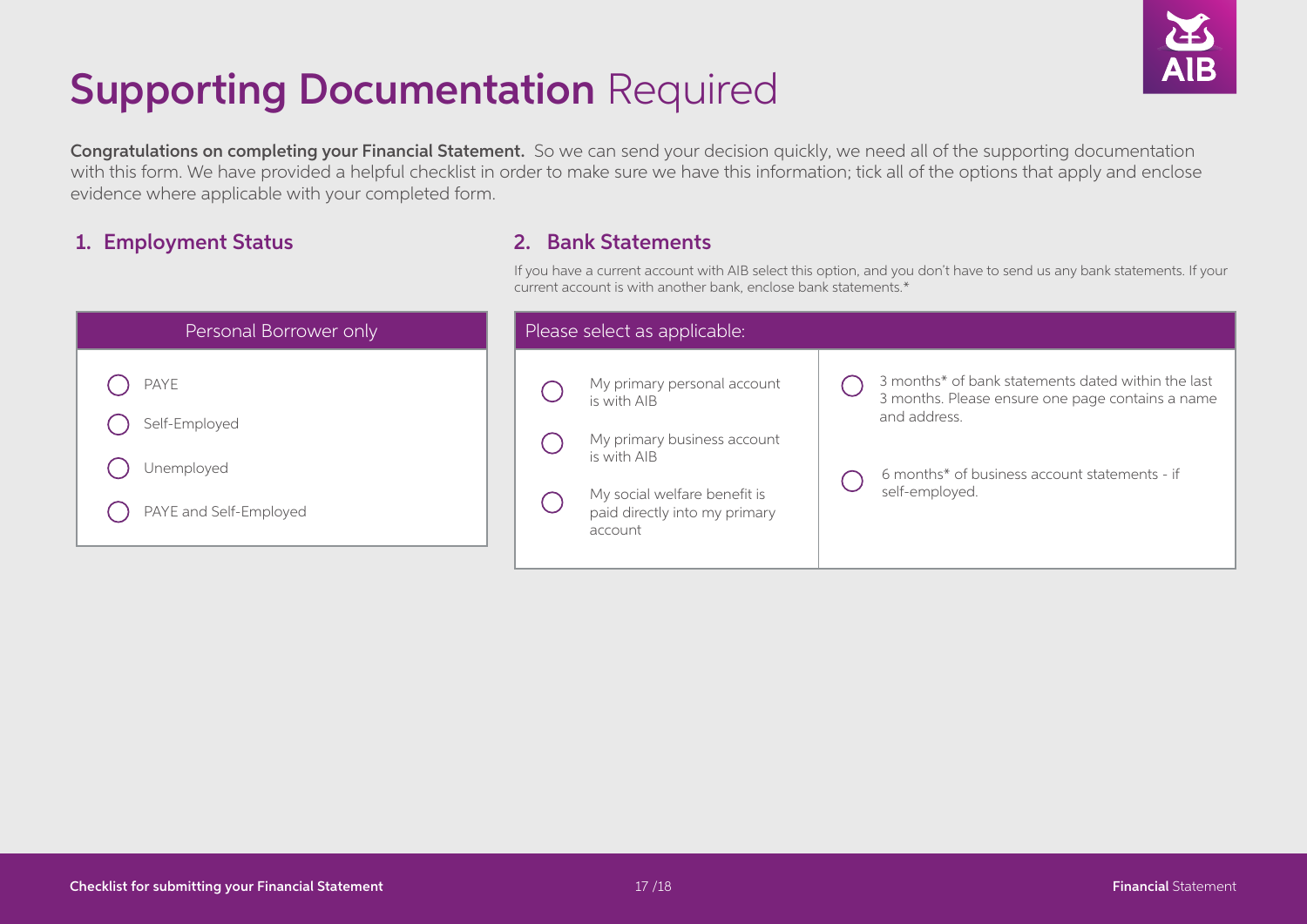# **Supporting Documentation Required**



| 3. Personal Financial |                   | 3. Most Recent Business & Farm Financials                                                                                             |  | 4. Tax Affairs                                                                           |  |                                                                                                                                                                      |
|-----------------------|-------------------|---------------------------------------------------------------------------------------------------------------------------------------|--|------------------------------------------------------------------------------------------|--|----------------------------------------------------------------------------------------------------------------------------------------------------------------------|
|                       | A PAYE<br>worker  | 1 full month's most<br>recent payslip (4<br>consecutive payslips<br>if paid weekly/2<br>consecutive payslips<br>if paid fortnightly)* |  | Management Accounts<br>Certified / Audited Accounts<br>Cash flow Statement / Projections |  | Relevant confirmation that<br>tax affairs are up to date or<br>arrangements are in place (e.g. P21<br>/ letter from your accountants /<br>paid notice of assessment) |
|                       | Self-<br>Employed | Most recent Self-As-<br>sessment Certificate<br>or Notice of Assess-<br>ment (Form 11)                                                |  | <b>Aged Creditor Listing</b><br>Aged Debtor Listing                                      |  | 5. Additional Documents which you<br>believe may be relevant                                                                                                         |
|                       | Unemployed        | Most recent social<br>welfare receipt for<br>each social welfare<br>payment received                                                  |  |                                                                                          |  |                                                                                                                                                                      |

\*If your income is made up of any non-basic income (e.g. shift/overtime etc.) or is performance related, we require 3 years' P60s or Salary Certs or Employers written confirmation to confirm your track record of earnings. (Salary Certificates are available in all branches and on aib.ie).



Please return along with the documents outlined to your local AIB branch or AIB contact